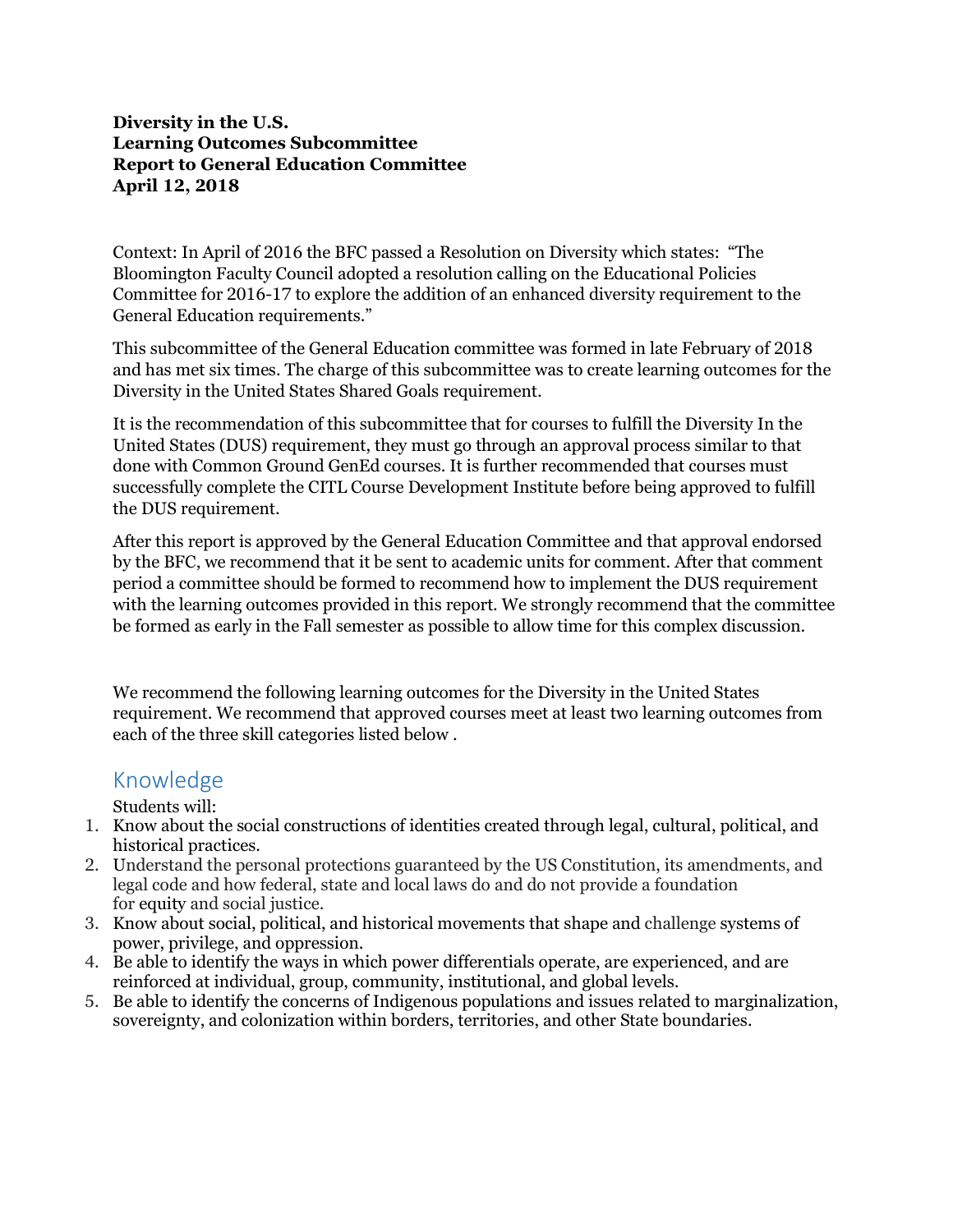## Analysis and Interpretive Skills

Students will:

- 1. Be able to identify, analyze, and evaluate the ways in which individuals and groups in the US have unequal experiences, access to opportunity, or life outcomes based on the intersections of race, gender, social class, citizenship, (dis)ability, indigeneity, sexual orientation, religion and creed, or other dimensions of difference.
- 2. Be able to identify, analyze, and critique tropes, narratives, and other discursive strategies around race, gender, social class, citizenship, (dis)ability, indigeneity, sexual orientation, religion and creed, or other dimensions of difference.
- 3. Be able to develop and support an argument that accounts for needs and concerns of marginalized groups reacting to systems of control and that brings to bear evidence from a range of sources, artifacts, and worldviews.
- 4. Acknowledge and affirm cultural practices and artifacts that represent the pasts, the present, and the self-determined futures of communities other than their own.
- 5. Analyze and critique the methods, goals, and actions of groups and individuals within movements towards political, social, and legal change.

## Intra- and interpersonal Skills

Students:

- 1. Will learn and employ communicative tools for the practice of civil discourse while seeking common ground in discussing concepts of diversity, inclusion, and equity.
- 2. Will be able to identify and challenge their implicit biases and inherited assumptions and will ask questions to understand backgrounds and perspectives different than their own.
- 3. Will cultivate a growth mindset of openness and tolerance and be willing to stretch beyond their comfort while learning about their position in relationship to others.
- 4. Can practice relevant skills of civic engagement and can address equity and inclusion at different levels of advocacy.